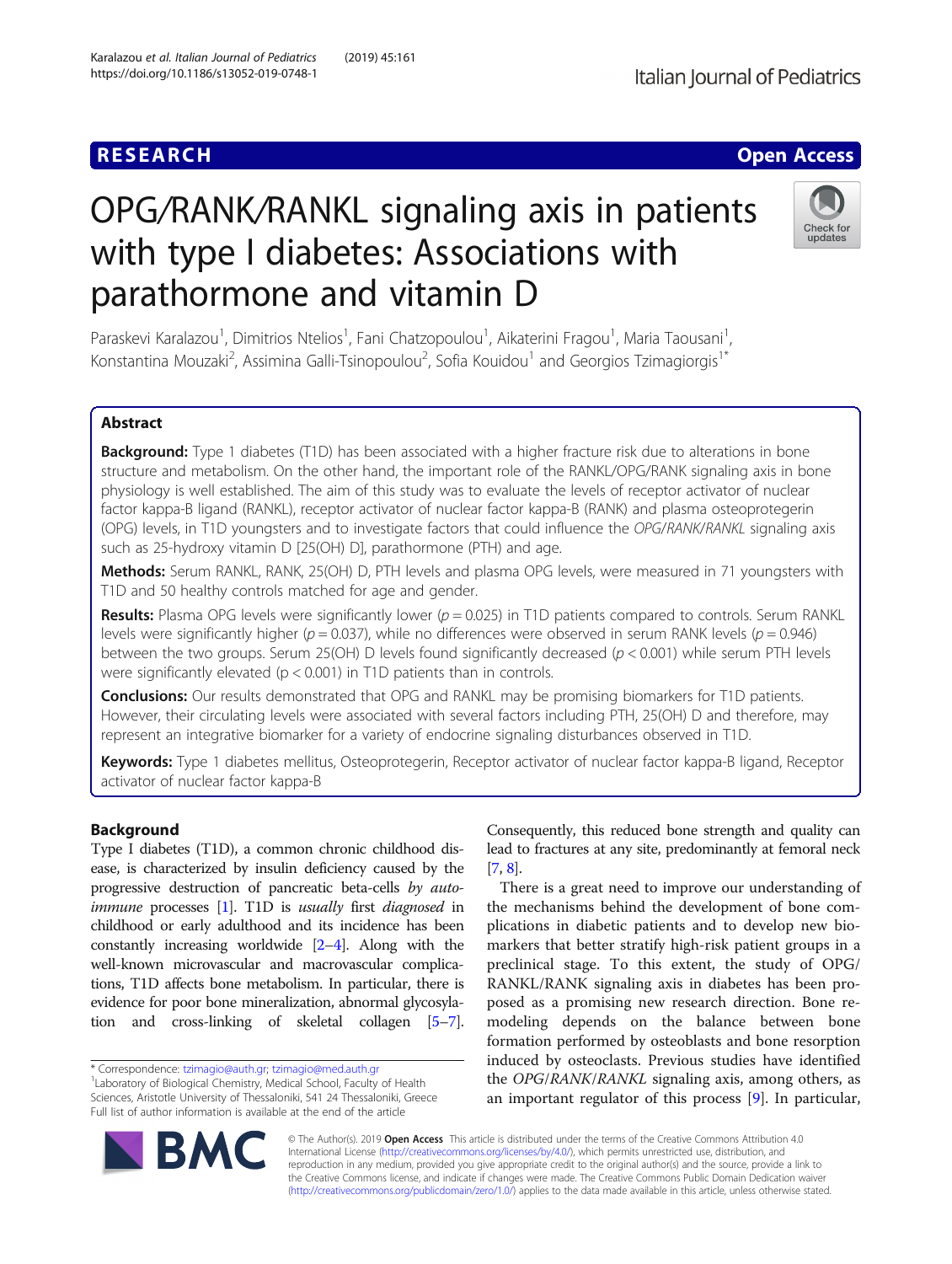<span id="page-1-0"></span>OPG is a soluble glycoprotein produced mainly by osteoblasts that inhibits osteoclastogenesis by preventing the binding of RANKL to its receptor RANK [[10\]](#page-5-0). On the other hand, RANKL is an osteoclast differentiation factor produced by osteoblasts which triggers osteoclastogenesis by binding to RANK, a membrane receptor expressed by osteoclast precursors [[11\]](#page-5-0). Therefore, RANKL and OPG are key factors in bone remodeling process that is carried out by osteoblast and osteoclast cells within the bone remodeling unit [[12,](#page-5-0) [13\]](#page-5-0).

So far, studies examining OPG and RANKL circulating levels have led to inconsistent results in children and adolescents with diabetes [[14](#page-5-0)–[18](#page-5-0)]. Therefore, the aim of this study was to test the hypothesis that circulating levels of RANKL, RANK and OPG are altered in patients with T1D compared to normal controls and to investigate factors that could significantly affect concentrations of OPG and RANKL such as vitamin D, parathyroid hormone and age.

# Subjects and methods

# Subjects

This case-control study included 71 children and adolescents with T1D and 50 healthy controls matched for age and sex (Table 1). Participants were recruited from January of 2015 until January of 2017. Entry criteria for the patients were age 5–18 years and duration of diabetes of

more than 4 years. Entry criteria for controls were age 5–18 years and no medical history. Exclusion criteria for both patients and controls were the presence of chronic metabolic diseases that could affect bone metabolism, such as metabolic syndrome, hypothyroidism and other autoimmune diseases, renal disease, liver disease etc. In all T1D patients diabetic complications such as retinopathy, nephropathy, neuropathy and metabolic syndrome were excluded by frequent appropriate laboratory and clinical examinations. In order to detect early microalbuminuria a 24 h urine collection was performed and the urinary ratio albumin (A) to creatinine (C) was evaluated (normal values A/C less than 30 mg/24 h). Written, informed consent was obtained from all participants and the study was aproved by the appropriate institutional review board.

## Biochemical measurements

Blood samples were collected in the morning, in a fasting state. The serum or plasma samples were frozen at -80 °C until testing. Also the supernatants of the 24 h urine samples were frozen.

Concentrations in serum of Glu, Ca, P, Mg, ALP, SGOT and SGPT as well microalbuminuria in a 24 h urine sample were measured using colorimetric biochemical assays in an Architect c800 Clinical Chemistry Analyzer. Intact (1–84) PTH and Vitamin D [25(OH) D]

**Table 1** Demographic data and measured biomarkers in T1DM patients and controls

|                              | T1DM $(n = 71)$    | Controls ( $n = 50$ ) | $p$ value                 |
|------------------------------|--------------------|-----------------------|---------------------------|
| Gender (boys/girls)          | 41/30              | 26/24                 | 0.580 <sup>a</sup>        |
| age (years)                  | $13(11-16)$        | $12(10-13.2)$         | 0.071 <sup>b</sup>        |
| Duration of diabetes (years) | $5(4-8)$           | $\qquad \qquad -$     | $\overline{\phantom{0}}$  |
| HbA1c (%)                    | $7.5(6.8-8.2)$     | $5.3(5.1-5.3)$        | $< 0.001***^{\rm b}$      |
| Glu (mg/dl)                  | $203 \pm 73$       | $86 \pm 9$            | $< 0.001***c$             |
| Ca (mg/dl)                   | $9.75 \pm 0.38$    | $9.62 \pm 0.36$       | 0.066 <sup>c</sup>        |
| $P$ (mg/dl)                  | $4.39 \pm 0.52$    | $4.42 \pm 0.9$        | 0.862 <sup>c</sup>        |
| Mg (mg/dl)                   | 1.92 (1.76-2.04)   | $1.95(1.8 - 2.09)$    | $0.105^{\rm b}$           |
| $ALP$ (U/L)                  | $222 \pm 110$      | $151 \pm 82$          | $< 0.001$ ** <sup>c</sup> |
| PTH (pg/ml)                  | $46.75 \pm 17.1$   | $26.56 \pm 9.87$      | $< 0.001$ ** <sup>c</sup> |
| 25(OH) D (ng/ml)             | 26.6 (21.8-32.3)   | 54.3 (48.7-60.5)      | $< 0.001***$              |
| SGOT (U/L)                   | $19(15-24)$        | $21(17-27)$           | 0.092 <sup>b</sup>        |
| SGPT (U/L)                   | $15(12-19)$        | $14(12-18)$           | 0.514 <sup>b</sup>        |
| ACR ratio                    | 3.35 (2.47-5.97)   |                       |                           |
| OPG (pg/ml)                  | 314 (171-504)      | 392 (271-667)         | $0.025*^{b}$              |
| RANKL (pg/ml)                | 545 (107-3377)     | 234 (12-2046)         | $0.037*^{b}$              |
| RANK (pg/ml)                 | 43 (18-110)        | $52(18-91)$           | $0.946^{b}$               |
| RANKL/OPG                    | $1.7(0.41 - 7.22)$ | $0.64(0.02 - 2.95)$   | $0.002*^{b}$              |

Data are presented as mean ± standard deviation for normally distributed variables and median (interquartile range) for non normally distributed variables \*: significance  $p < 0.05$ , \*\*: significance  $p < 0.001$ 

: Chi-square test for qualitative variables, <sup>b</sup>: Mann-Whitney U test for not normally distributed quantitative variables. <sup>c</sup>: t-test for normally distributed quantitative variables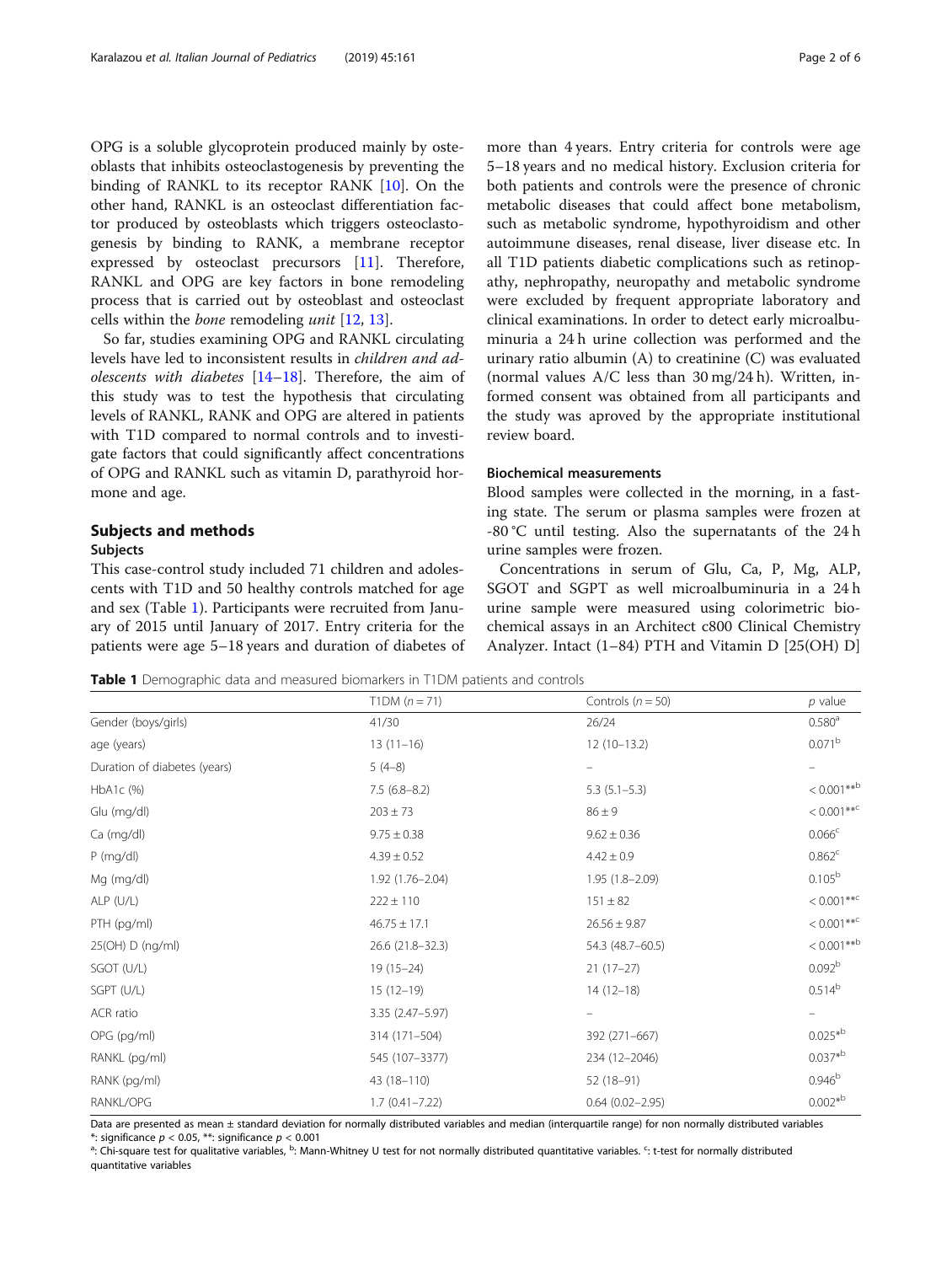were measured in serum with ECLIA method in an Architect i1000SR Immunoassay Analyzer (Abbott Laboratories, Abbott Park, Illinois, U.S.A.), where their normal ranges were 14–72 pg/ml and 40–100 ng/ml, respectively and the inter-assay coefficients of variability were 8 and 10%, respectively. 25(OH) D insufficiency was set to < 30 ng/ml. Whole blood HbA1c levels were measured using HPLC method in a Menarini ARKRAY ADAMS™ A1C HA-8180 Analyzer (Menarini Diagnostics, Florence, Italy).

Serum RANKL and RANK concentrations were measured, applying Sandwich ELISA (BosterBio, Pleasanton, CA, USA). Human TNFSF11/RANKL ELISA Kit had a sensitivity of less than 0.43 pmol/l with an intra-assay precision of 5.1% and an inter-assay precision of 5.7%. Human receptor activator of NFkB, RANK ELISA Kit, had a sensitivity of less than 0.04 pmol/l with an intraassay precision of 5.4% and an inter-assay precision of 6.6%. Plasma OPG concentrations were measured by a sandwich ELISA, applying a commercially available kit (Cohesion Biosciences, London, UK) with a detection limit less than 0.09 pmol/l, according to the manufacturer's instructions. All samples were measured in duplicate and averaged.

#### Statistical analysis

Statistical analysis was performed using a SPSS software version 25 (SPSS Inc., Chicago, IL, USA). Data were presented as mean ± standard deviation for normally distributed variables and median (interquartile range) for not normally distributed variables. Kolmogorov-Smirnov test was used for the assessment of normality. Chi-squaretest was used for comparison of categorical variables. ttest and Mann-Whitney U test was used as appropriate to test for differences in continuous variables. Pearson's correlation coefficient (r) and Spearman's correlation coefficient  $(r<sub>s</sub>)$  were used for normally and not normally distributed variables respectively. Level of significance was set at  $p < 0.05$ .

### Results

# Circulating levels of OPG, RANKL, RANK in patients with Τ1D compared to controls

OPG plasma levels were significantly lower in patients with T1D than controls  $(p = 0.025)$  (Fig. 1a). On the other hand, serum RANKL were significantly higher in the patients group  $(p = 0.037)$  (Fig. 1b). The RANKL/ OPG ratio was also found to be significantly higher in the patients ( $p = 0.002$ , Fig. 1c). Interestingly, RANK, despite being a transmembrane protein, it was in detectable levels in the serum. However, serum RANK concentrations did not differ significantly between patients with T1D and controls  $(p = 0.946)$  (Fig. 1d). Interestingly, OPG, RANKL and RANK levels were not associated with glycemic control as measured by HBA1c (Table [2](#page-3-0)).

# 25(OH) D, PTH and age as critical factors influencing OPG and RANKL levels

Our results revealed that 25(OH) D serum levels were decreased significantly in the patient group  $(p < 0.001)$ (Fig. [2c](#page-3-0)) whereas PTH serum levels increased significantly  $(p < 0.001)$  (Fig. [2](#page-3-0)e). Interestingly, longer disease *duration* was *associated* with lower 25(OH) D levels ( $r_s$  =  $-0.289$ ,  $p = 0.014$ ) (Fig. [2d](#page-3-0)). Furthermore, OPG levels correlate significantly with age in the control group  $(r_s =$  $-0.31$  $-0.31$  $-0.31$ ,  $p = 0.028$ ) (Fig. 3a). However, this association was not observed T1D patients  $(r_s = 0.17, p = 0.88)$  (Fig. [3b](#page-4-0)).

# Circulating bone metabolism markers in patients with Τ1D compared to controls

Serum Ca, P and Mg levels showed no statistically significant difference between patients and controls  $(p = 0.066, p = 0.862 \text{ and } p = 0.105, \text{ respectively). Add$ itionally, serum Ca, P and Mg levels were not associated with PTH levels (Fig. [2\)](#page-3-0). Interestingly, serum ALP levels were significantly higher in T1D patients  $(p < 0.001)$ . On the other hand no difference was found in serum SGOT and serum SGPT  $(p = 0.092)$ and  $p = 0.514$ , respectively) levels suggesting that the

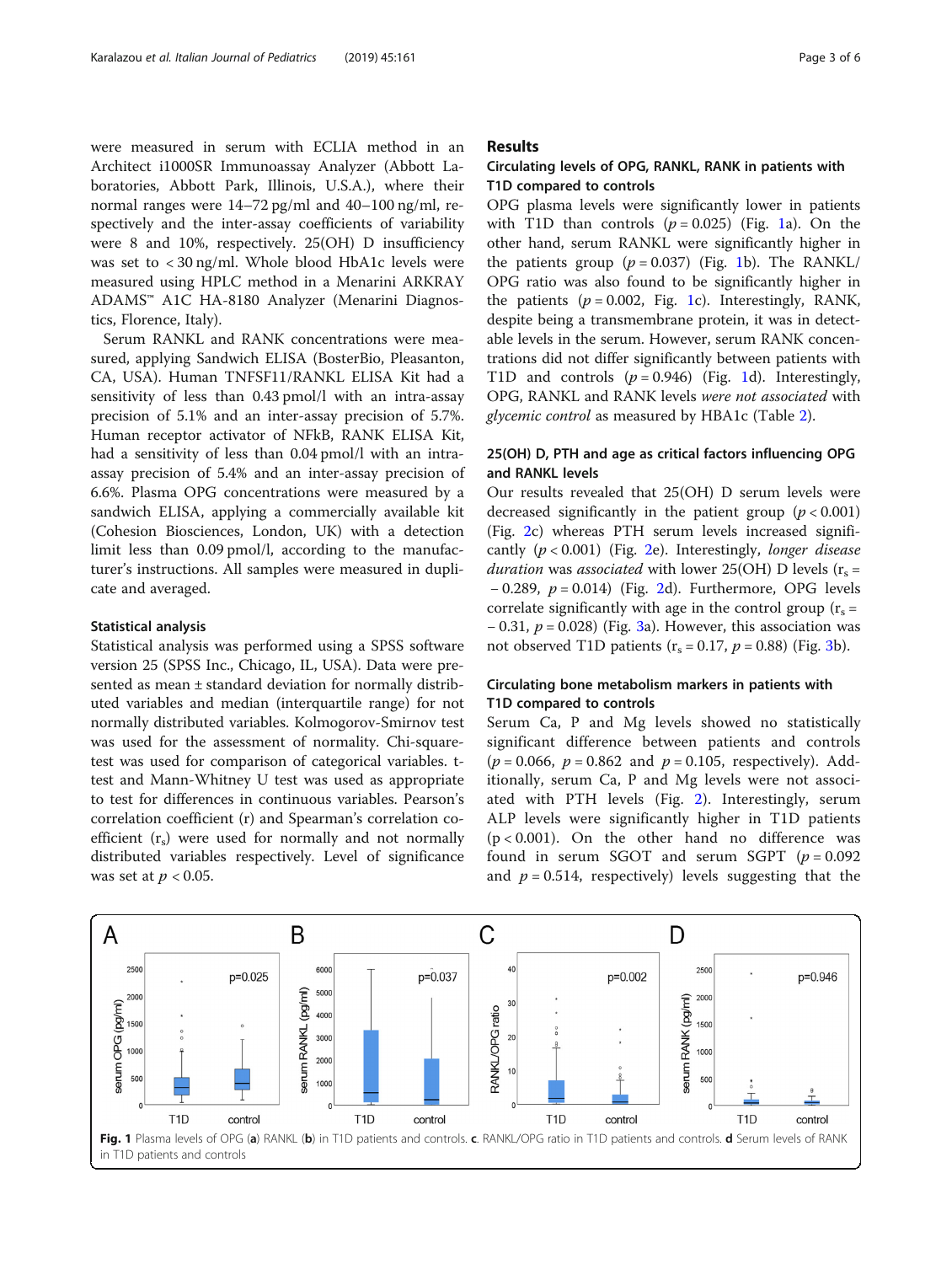<span id="page-3-0"></span>Table 2 Associations of bone markers with HBA1c

|             | Correlation coefficient | $P$ value            |
|-------------|-------------------------|----------------------|
| OPG         | 0.112                   | $0.354$ <sup>*</sup> |
| RANKL       | $-0.025$                | $0.843*$             |
| <b>RANK</b> | 0.05                    | $0.705*$             |
| PTH         | $-0.117$                | 0.339 <sup>†</sup>   |
| 25(0H)D     | $-0.085$                | $0.479*$             |
| <b>ALP</b>  | $-0.153$                | $0.202$ <sup>+</sup> |
| Ca          | $-0.044$                | $0.717$ <sup>t</sup> |
| P           | $-0.085$                | $0.483$ <sup>+</sup> |
| Mg          | $-0.250$                | $0.035^{*6}$         |

 $*$  spearman correlation,  $*$  pearson correlation,  $*$  significant at  $p < 0.05$ 

elevation in ALP could not be atributed to abnormal liver function (Table [1](#page-1-0)). All bone markers, except magnesium, were not associated with glycemic control as measured by HBA1c (Table 2).

# **Discussion**

In the present study, serum RANKL levels were significantly elevated in T1D patients compared to controls. Since serum RANKL promotes osteoclastogenesis higher levels of serum RANKL might be associated with increased osteoclast activation. On the other hand, OPG, a decoy RANKL receptor, plasma levels were significantly lower in T1D patients compared to controls. Overall the significantly higher RANKL/OPG ratio in T1D patients may indicate increased osteoclast differentiation and activation, enhanced bone resorption leading to osteopenia and osteoporosis [\[11](#page-5-0)].

In the literature there are controversial results regarding OPG and RANKL circulating levels in T1D patients (Table [3](#page-4-0)) [[14](#page-5-0)–[18\]](#page-5-0). Our finding of significant lower OPG levels compared to controls, is in agreement with several studies, in which no microvascular complications of T1D were noted [[14,](#page-5-0) [15\]](#page-5-0). On the contrary, elevated OPG levels have been positively associated with the progression of diabetes and the appearance of its complications [[16,](#page-5-0) [19,](#page-5-0) [20](#page-5-0)]. Regarding age, a bimodal distribution of OPG levels with age is reported, with peak OPG levels during infancy and after 45 years of age [[21,](#page-5-0) [22\]](#page-5-0). Although we found a significant negative association between OPG levels and age in the control group, this association was not observed in T1D patients. On the other hand, it is well established that parathyroid hormone and vitamin D increase RANKL gene expression (Fig. 2a), while vitamin D upregulates and PTH downregulates OPG expression (Fig. 2b) [\[23](#page-5-0)–[25\]](#page-5-0). Interestingly



relationship of serum PTH levels with calcium  $(f)$ , phosphorus  $(g)$  and magnesium levels  $(h)$  in T1D patients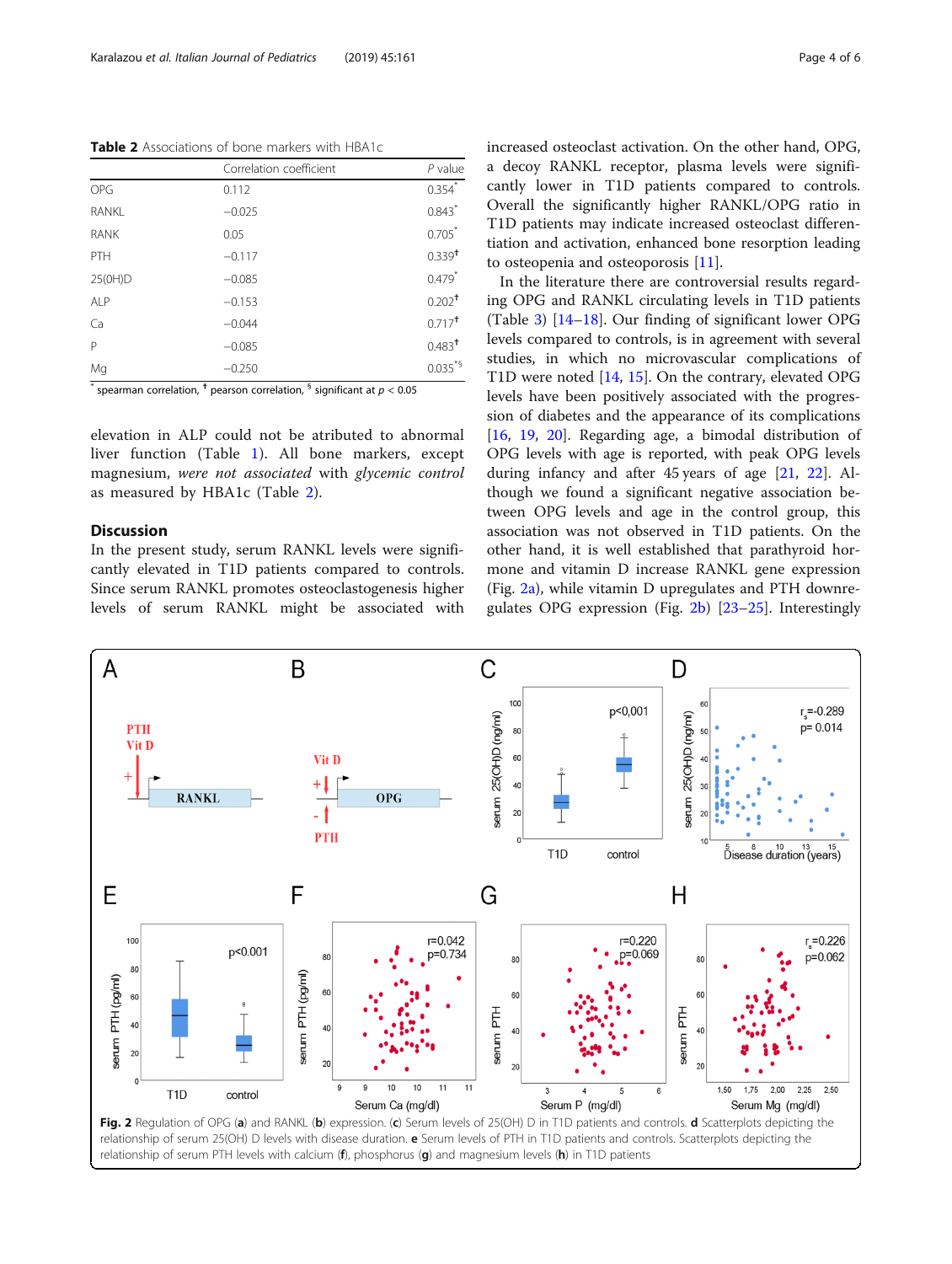<span id="page-4-0"></span>

there is a heterogeneity among the different studies regarding PTH and 25(OH) D vitamin levels. Therefore, different levels of PTH and 25(OH) D and the presence of diabetic complications could explain discrepancies in circulating levels of OPG and RANKL between different studies in children (Table 3).

Our study indicates that PTH and 25(OH) D may contribute significantly to the alterations in circulating concentrations of OPG and RANKL. Vitamin D is a steroid hormone essential for calcium homeostasis and bone remodeling [\[26](#page-5-0)]. Vitamin D deficiency is involved in the impairment of insulin synthesis and secretion and may be considered as an environmental factor with a pivotal role in the pathogenesis of T1D [\[27,](#page-5-0) [28\]](#page-5-0). In our study, serum 25(OH) D levels in T1D patients were significant lower compared to controls, in agreement with previous studies [[29,](#page-5-0) [30](#page-5-0)]. Interestingly, duration of disease correlated with decreased 25(OH) D serum levels.

On the other hand, PTH acts on osteoclasts and stimulates osteolysis and bone resorption [[31](#page-5-0)]. This osteoclastogenic effect is accomplished in part through the

Table 3 Studies investigating OPG and RANKL circulating levels in children with T1D

|                           | OPG  | RANKL | 25(OH)D | PTH  | DC    |
|---------------------------|------|-------|---------|------|-------|
| Singh et al. [14]         |      | n.s.  | $n.s.*$ | n.s. | no    |
| Abd et al. [15]           |      |       |         |      | no    |
| Galluzzi et al. [17]      |      |       | n.s.    | n.s. | no    |
| Tsentidis et al. [18]     |      |       | n.s.    |      | no    |
| Lambrinoudaki et al. [16] | n.s. | n.s.  |         |      | 1clMT |

n.s. non significant, DC reported diabetic complications, cIMT carotid intimal thickness

\* 1,25(OH) D was low in T1D group

induction of RANKL and downregulation of OPG gene expression, respectively [\[32](#page-5-0)]. Serum PTH levels were significantly higher in T1D patients than in controls, in agreement with previous studies [[29](#page-5-0), [33](#page-5-0)]. It is well documented that serum Ca, P and Mg levels are stimuli for PTH secretion [[31\]](#page-5-0). Interestingly, no significant difference was found in serum Ca, P and Mg levels between patients and controls. Therefore, one possible explanation for the PTH upregulation could be the low levels of 25(OH) D observed in our study [\[31,](#page-5-0) [34\]](#page-5-0).

### Conclusion

Our study demonstrated that OPG and RANKL may be promising biomarkers for T1D patients. However, an understanding of what determines OPG and RANKL levels in T1D patients is not completely clear. Circulating levels of OPG and RANKL were associated with several factors including parathormone, vitamin D and therefore, may represent an integrative biomarker for a variety of endocrine signaling disturbances observed in T1D.

#### Acknowledgments

None.

#### Authors' contributions

GT and AG conceived the idea and supervise the project, PK and KM collected patient samples and data. PK and FC carried out the experiment with support from AF and MT, PK GT, DN and SK wrote the manuscript.

#### Funding

No funding was granted for this research.

#### Availability of data and materials

The datasets analysed during the current study are available from the corresponding author on reasonable request.